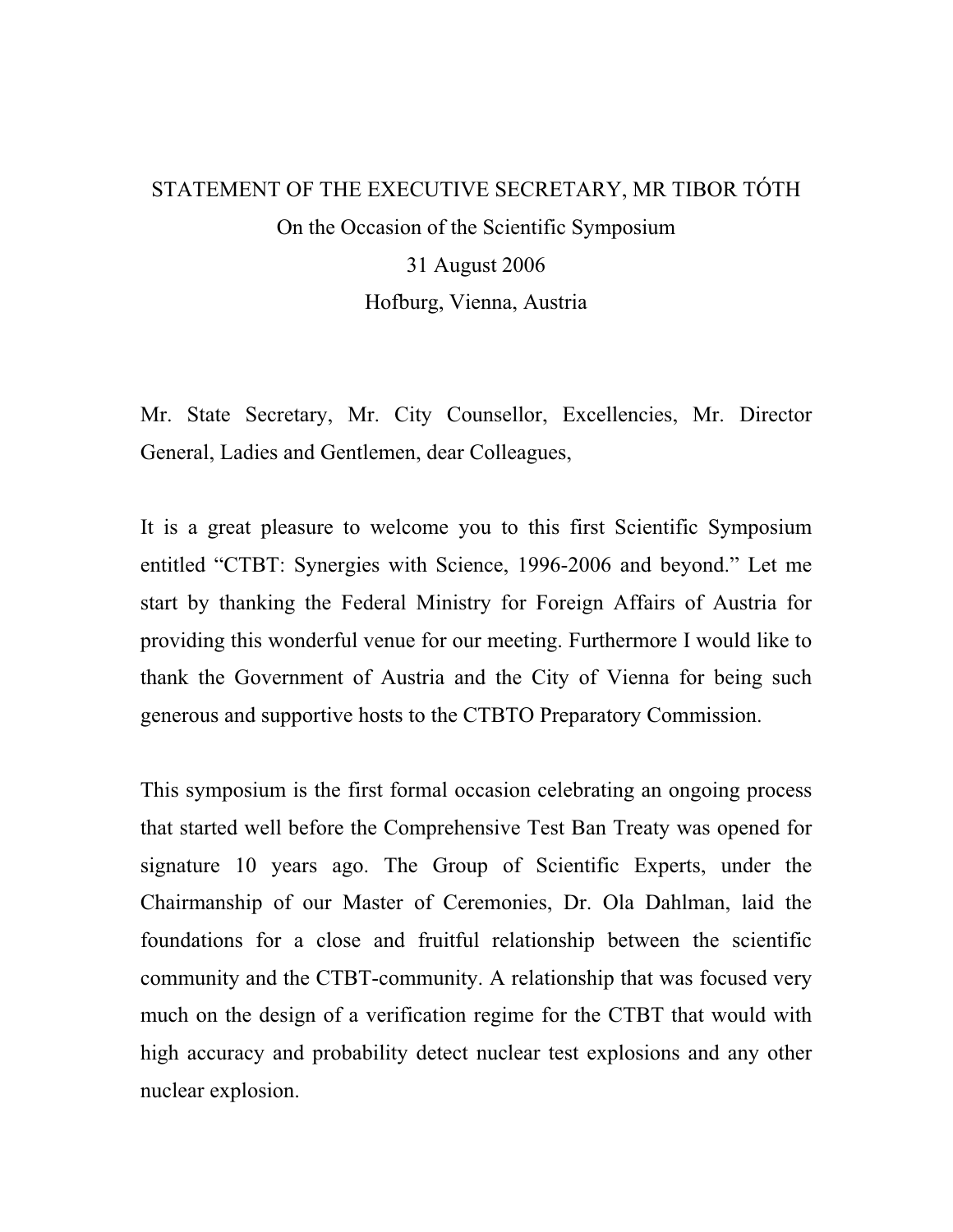The challenge of designing, building and operating such a system was very much at the heart of discussions about an international arrangement banning nuclear test explosions since the Indian Prime Minister Nehru first proposed a total ban on nuclear testing in 1954. Doubts about the verifiability of such a ban were strong even among those nations which were most advanced in registering nuclear explosions, mostly to find out what the cold war adversary was up to. This argument became even stronger once nuclear test explosions moved underground as a consequence of the Partial Test Ban Treaty. The PTBT banned tests in the atmosphere after the nuclear powers realized the global environmental impact of their testing programmes.

It is in no small part due to progress in science that by the early 1990ies the Members of the United Nations Conference on Disarmament were confident that a legally binding instrument banning all nuclear test explosions could be verified in a credible way.

Today, 10 years after the CTBT was adopted by the United Nations General Assembly, we are proud to state that the scientists and diplomats who predicted that a global verification regime would be feasible and credible were right.

The Provisional Technical Secretariat of the CTBTO Preparatory Commission was mandated to establish an International Monitoring System consisting of 321 monitoring stations in four technologies. Seismic, infrasound and hydroacoustic stations are registering energy propagated through the earth, through the atmosphere and through the oceans. The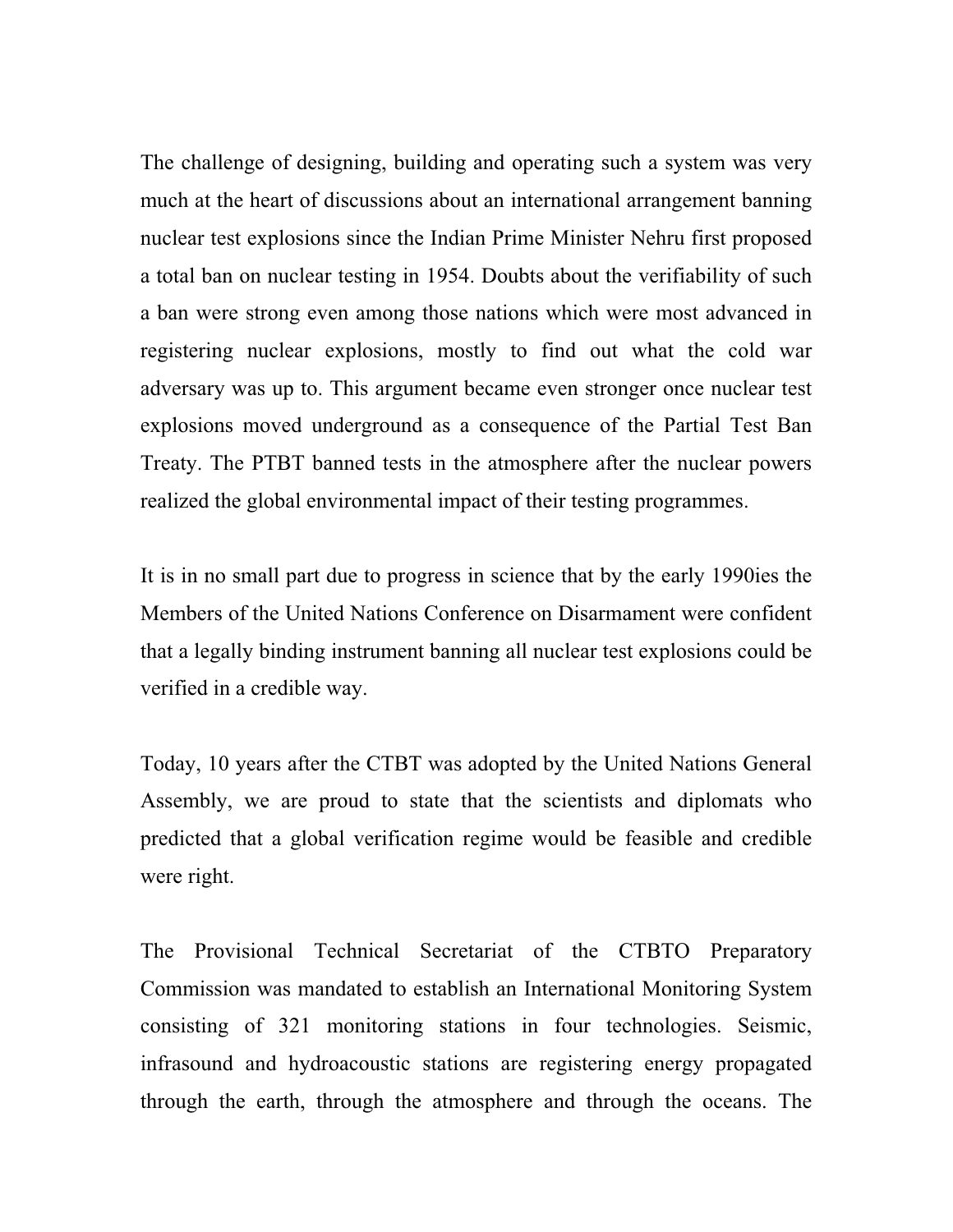radionuclide technology allows to filter radioactive particles and the noble gas stations will in addition also register minute quantities of noble gases present in the atmosphere. The geographic distribution of the stations allows for global coverage of the system and, if I may add, to some rather difficult locations to build and operate these stations. It is the combination of these four technologies that should ultimately allow Member States of the CTBT to make an informed judgment about events registered by our system.

As of today 72% of the station-network has been installed and over half of the stations have been certified which means that they meet the stringent specifications of the Preparatory Commission.

The data registered at our stations around the globe is sent to the International Data Centre in Vienna via satellite communication in near real time. Here the data are processed, redistributed to national data centres and archived. According to the CTBT the International Data Centre is supporting member states in the analysis of the data, providing raw and processed data. Our products which are made available to all member states are based on automated as well as human analysis. This should facilitate the task of finding the proverbial needle in the haystack. To give you an idea about the size of the haystack, the quantities of data currently processed by our system you should realize that terabytes of data are transmitted to the IDC and redistributed per year. Roughly 20.000 events are registered annually. After entry into force of the treaty, Member States with the assistance of the CTBTO should be able to identify and locate that one event among the 20.000 mostly natural occurrences which might be a clandestine nuclear explosion.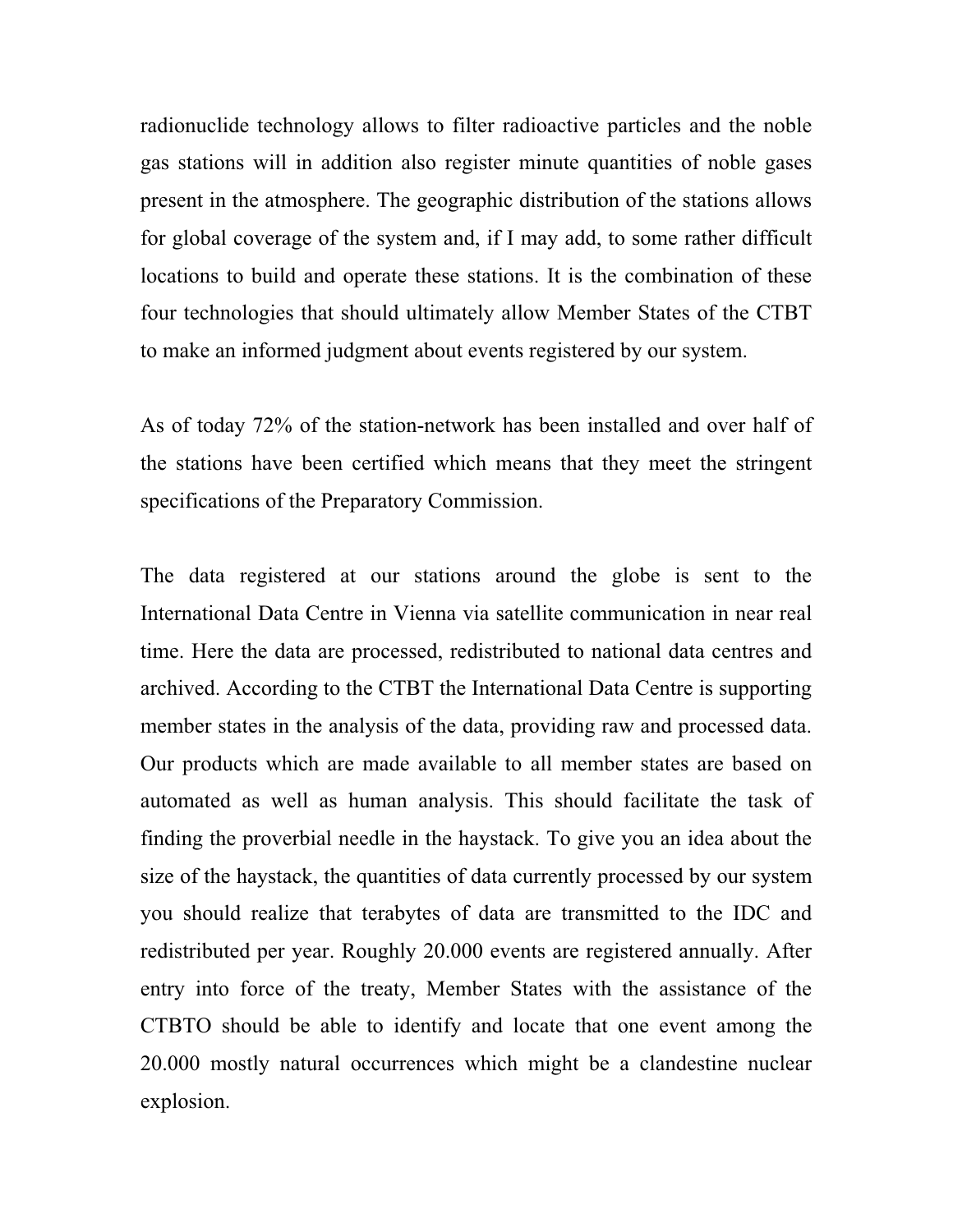Once such a suspicious event is identified and located there will be the possibility to dispatch an On-Site Inspection that would have the right to inspect a fairly small area of 1000 square kilometers and look for indications of a nuclear explosion. The on-site inspection regime poses not only a large number of logistical and political challenges but also of technological ones that I hope will be the subject of further discussions with the scientific community.

The verification regime of the CTBT has several unique features which are worth mentioning. Firstly, it is a global regime that allows for no white spots on the map. Every corner of the globe is covered by it and an event even the remotest areas of our planet would be registered by our stations. Sometimes I even get the feeling that the more remote and the more isolated an area, the higher the likelihood that we still need to build a station there.

Secondly, due too the stringent specifications of the stations, we receive consistent data from the stations in near real time and with extraordinarily high reliability. This puts our network apart from other existing networks which operate under less strict rules of reliability.

Thirdly, the CTBT verification regime is a truly democratic and participatory system. The data and products of the CTBTO PrepCom are made available to every Signatory State, regardless of size or wealth or technological prowess, making sure that transparency is not limited to the few states who possess the necessary technical and financial resources. The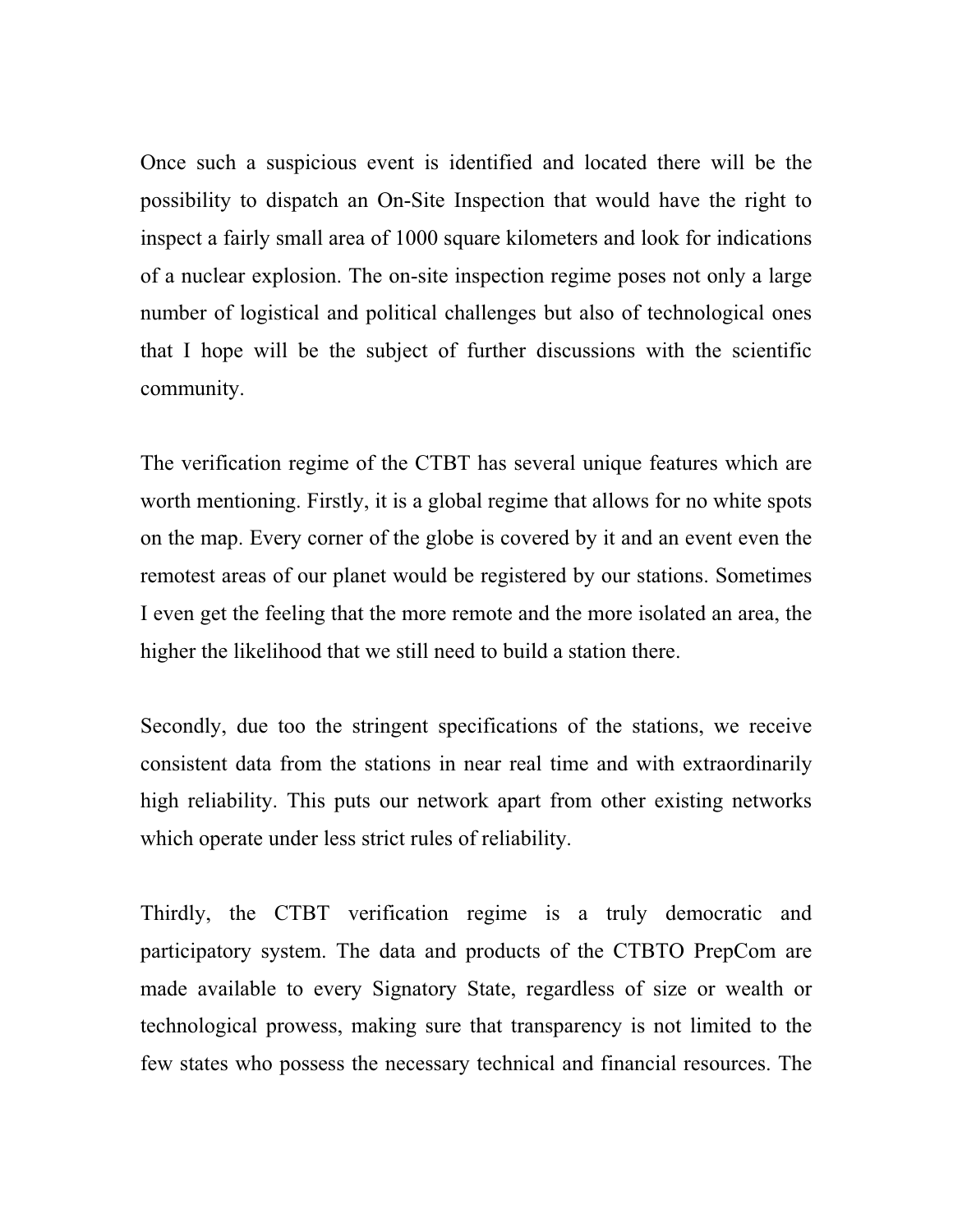credibility of our verification system does not only reside in its technical performance but also in the open and equal access of all Signatory States.

Fourthly, to realize the open and democratic nature of the regime the Preparatory Commission is engaged in a wide range of training and capacity building activities that will allow all State Signatories to fully realize the benefits of the Treaty and the manifold potential civil and scientific applications of the verification technologies. In the exhibition you will find a display of our most recent initiative in this field, an e-learning programme, financed through voluntary contributions by the Netherlands, the Czech Republic and the European Union.

The CTBTO PrepCom and the activities of the secretariat are dependent on the assistance and cooperation of many actors. First and foremost the Signatory States whose technical, political and financial support for the organization are vital. With 176 signatures and 135 ratifications the CTBT enjoys near universal support. I would like to use this opportunity to thank all Signatory States for what they are doing in support of the Treaty and its verification system through their delegates, their experts, their political and financial commitment to our common cause.

The second group of actors which I would like to praise and thank here are the staff of the PTS. It is their dedication and talent that have brought us here today.

The third constituency of the CTBT family is the scientific community. Some of you here have worked with the Preparatory Commission on test ban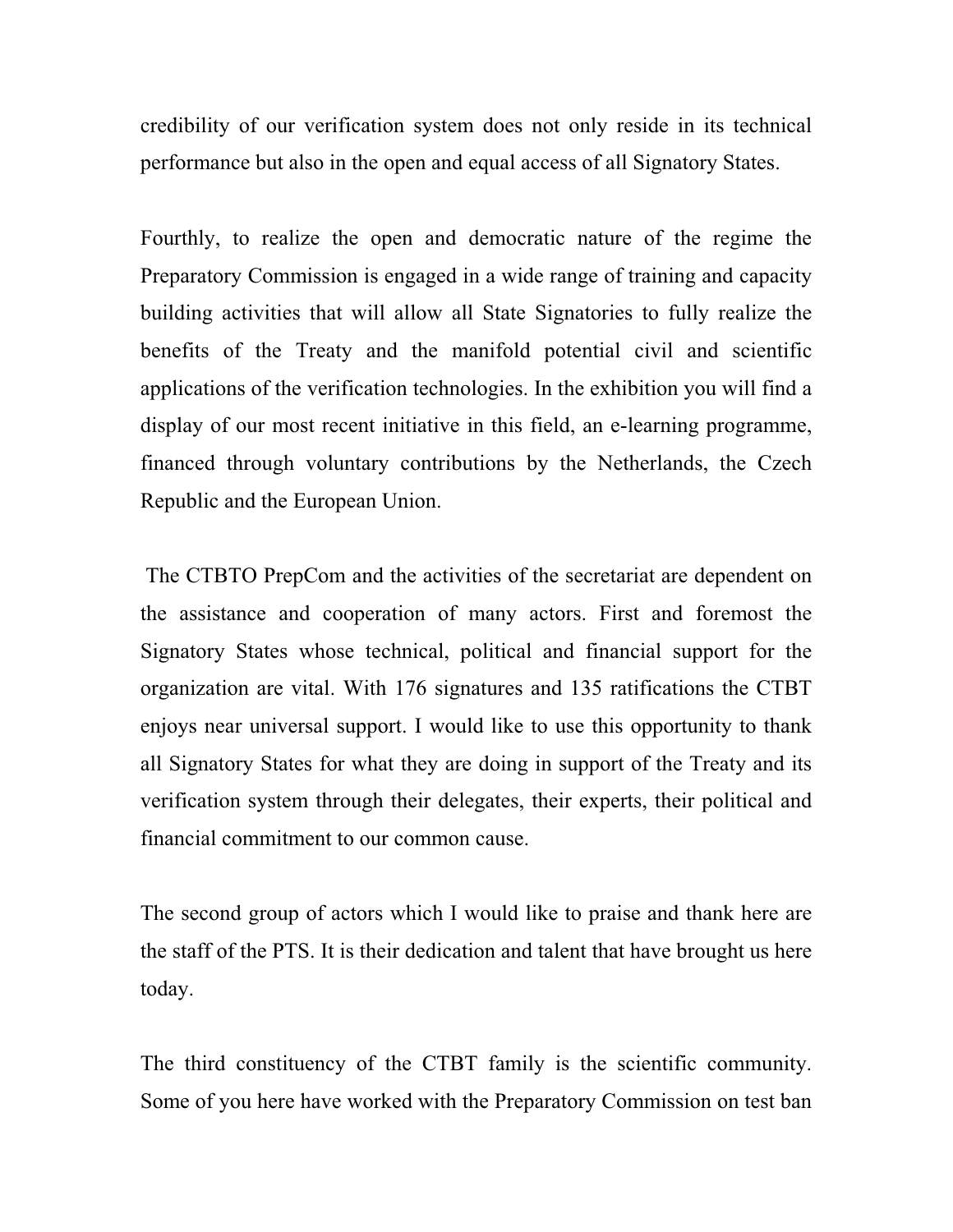verification, in fact, without your input and constant readiness to advise and share your experience we would not be able to do our work. For many of you, however, this Scientific Symposium is the first direct contact with our organization and I hope that the discussions over the next two days will help us explore new avenues of cooperation.

The science on which our verification regime is based is evolving at a rapid pace, be it in the field of monitoring technologies or in the field of analysis and computing. The success and efficiency of our verification regime relies on a permanent dialogue with scientific institutions about the latest developments in their areas of expertise and their adaptation to our needs.

On the other hand, we hope to explore the vastly untapped scientific and civilian uses of the verification technologies at our disposal. We are having a lively debate about the contribution of the CTBTO Preparatory Commission to Tsunami early warning. Since the Tsunami of December 2004 killed hundreds of thousands and devastated many coasts in the Indian Ocean we have started through the Intergovernmental Oceanographic Commission of UNESCO to cooperate with international and national Tsunami warning centres to explore the potential of our verification regime for this important humanitarian purpose. It was encouraging to hear the almost enthusiastic presentations of the North West Pacific Tsunami warning centre in Japan and the Pacific Tsunami waning Centre in Hawaii who have tested the usefulness of raw data provided by some of our stations to them last year. Meanwhile many more institutions have come to similar conclusions. This is but one of many areas where the data collected by our stations might help not only the advancement of science but also the protection of human lives.